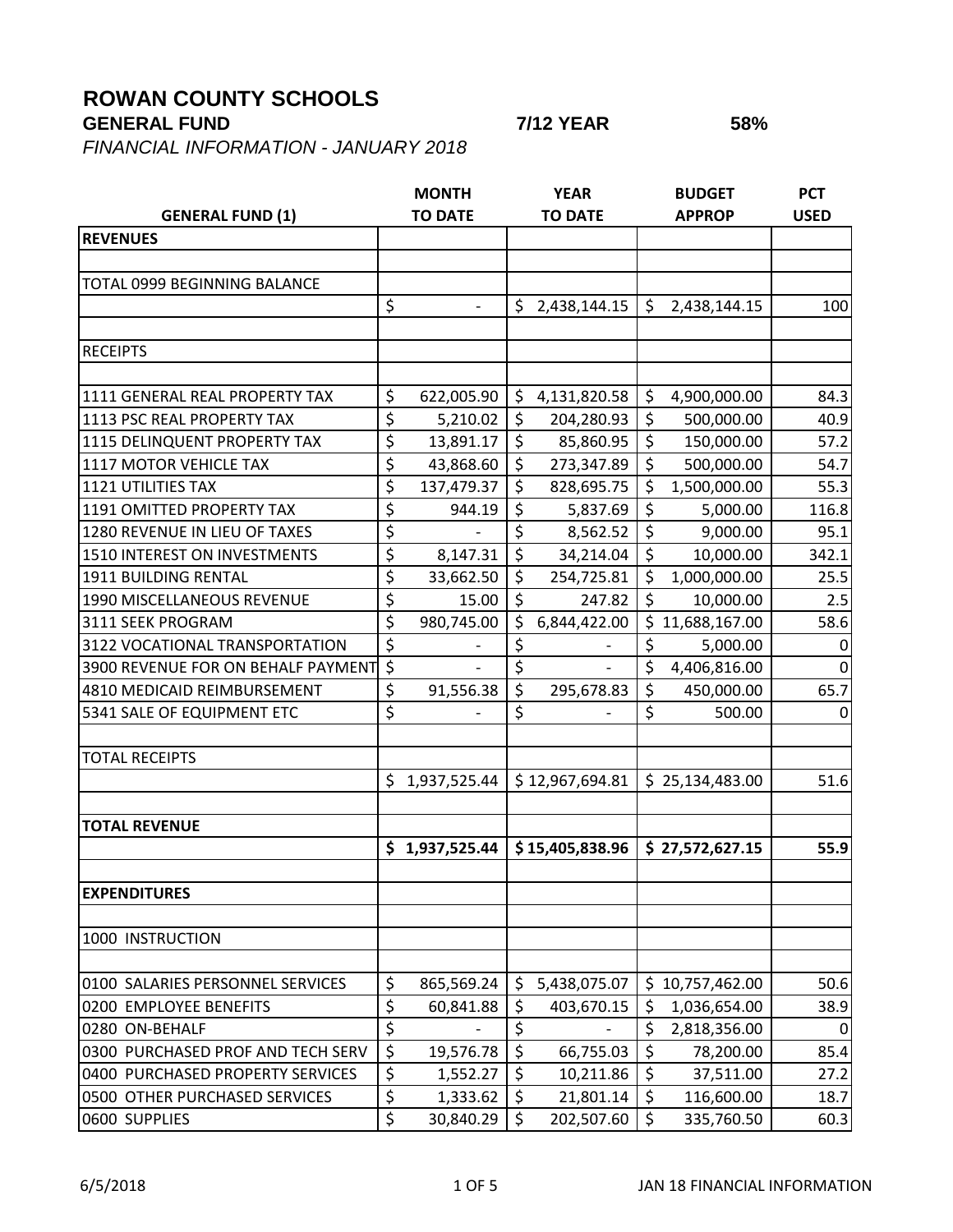| 0700 PROPERTY                            | \$               | 9,486.50              | \$                     | 101,141.02                   | \$                       | 264,130.00             | 38.3         |
|------------------------------------------|------------------|-----------------------|------------------------|------------------------------|--------------------------|------------------------|--------------|
|                                          |                  | <b>MONTH</b>          |                        | <b>YEAR</b>                  |                          | <b>BUDGET</b>          | <b>PCT</b>   |
| <b>GENERAL FUND (1)</b>                  |                  | <b>TO DATE</b>        |                        | <b>TO DATE</b>               |                          | <b>APPROP</b>          | <b>USED</b>  |
| 0800 DEBT SERVICE AND MISCELLANEOUS      |                  | 341.84                | $\zeta$                | 857.92                       | \$                       | 7,000.00               | 12.3         |
|                                          |                  |                       |                        |                              |                          |                        |              |
| TOTAL 1000 INSTRUCTION                   |                  |                       |                        |                              |                          |                        |              |
|                                          | \$               | 989,542.42            | \$                     | 6,245,019.79                 |                          | \$15,451,673.50        | 40.4         |
| 2100 STUDENT SUPPORT SERVICES            |                  |                       |                        |                              |                          |                        |              |
| 0100 SALARIES PERSONNEL SERVICES         |                  |                       |                        |                              | \$                       |                        |              |
| 0200 EMPLOYEE BENEFITS                   | \$<br>\$         | 62,803.37<br>7,966.70 | \$<br>\$               | 402,261.85<br>50,340.26      | \$                       | 760,649.00             | 52.9<br>54.1 |
| 0280 ON-BEHALF                           | \$               | $\overline{a}$        | \$                     | $\qquad \qquad \blacksquare$ | \$                       | 93,081.00              | 0            |
| 0300 PURCHASED PROF AND TECH SERV        | \$               |                       | \$                     | 1,153.00                     | \$                       | 108,726.00<br>1,650.00 | 69.9         |
| 0500 OTHER PURCHASED SERVICES            | $\overline{\xi}$ | 295.61                | \$                     | 2,582.27                     | \$                       |                        | 112.3        |
| 0600 SUPPLIES                            | $\overline{\xi}$ | 1,551.78              | \$                     | 14,355.16                    | \$                       | 2,300.00<br>21,500.00  | 66.8         |
|                                          |                  |                       |                        |                              |                          |                        |              |
| TOTAL 2100 STUDENT SUPPORT SERVICES      |                  |                       |                        |                              |                          |                        |              |
|                                          | \$               | 72,617.46             | \$                     | 470,692.54                   | $\zeta$                  | 987,906.00             | 47.7         |
|                                          |                  |                       |                        |                              |                          |                        |              |
| 2200 INSTRUCTIONAL STAFF SUPP SERV       |                  |                       |                        |                              |                          |                        |              |
| 0100 SALARIES PERSONNEL SERVICES         | \$               | 26,957.06             | \$                     | 171,698.62                   | \$                       | 323,897.00             | 53           |
| 0200 EMPLOYEE BENEFITS                   | \$               | 2,257.84              | \$                     | 13,994.08                    | \$                       | 16,123.00              | 86.8         |
| 0280 ON-BEHALF                           | $\overline{\xi}$ |                       | \$                     |                              | \$                       | 87,105.00              | 0            |
| 0600 SUPPLIES                            | \$               | 640.90                | \$                     | 13,774.64                    | \$                       | 23,244.00              | 59.3         |
| 0700 PROPERTY                            | \$               | $\overline{a}$        | \$                     |                              | \$                       | 1,450.00               | 0            |
| TOTAL 2200 INSTRUCTIONAL STAFF SUPP SERV |                  |                       |                        |                              |                          |                        |              |
|                                          | \$               | 29,855.80             | \$                     | 199,467.34                   | \$                       | 451,819.00             | 44.2         |
|                                          |                  |                       |                        |                              |                          |                        |              |
| 2300 DISTRICT ADMIN SUPPORT              |                  |                       |                        |                              |                          |                        |              |
| 0100 SALARIES PERSONNEL SERVICES         | \$               | 16,348.70             | \$                     | 121,966.70                   | \$                       | 206,225.00             | 59.1         |
| 0200 EMPLOYEE BENEFITS                   | \$               | 4,794.05              | \$                     | 46,675.94                    | \$                       | 189,780.00             | 24.6         |
| 0280 ON-BEHALF                           | $\overline{\xi}$ |                       | \$                     |                              | \$                       | 204,875.00             | 0            |
| 0300 PURCHASED PROF AND TECH SERV        | $\overline{\xi}$ | 25,201.30             | \$                     | 250,720.39                   | \$                       | 258,100.00             | 97.1         |
| 0400 PURCHASED PROPERTY SERVICES         | \$               | 2,320.68              | $\overline{\varsigma}$ | 9,282.72                     | $\overline{\mathcal{S}}$ | 14,500.00              | 64           |
| 0500 OTHER PURCHASED SERVICES            | \$               | 1,545.34              | \$                     | 19,464.15                    | \$                       | 110,918.00             | 17.6         |
| 0600 SUPPLIES                            | $\overline{\xi}$ | 460.25                | \$                     | 899.24                       | \$                       | 5,500.00               | 16.4         |
| 0700 PROPERTY                            | $\overline{\xi}$ |                       | \$                     |                              | \$                       | 6,000.00               | 0            |
| TOTAL 2300 DISTRICT ADMIN SUPPORT        |                  |                       |                        |                              |                          |                        |              |
|                                          | \$               | 50,670.32             | \$                     | 449,009.14                   | \$                       | 995,898.00             | 45.1         |
|                                          |                  |                       |                        |                              |                          |                        |              |
| 2400 SCHOOL ADMIN SUPPORT                |                  |                       |                        |                              |                          |                        |              |
|                                          |                  |                       |                        |                              |                          |                        |              |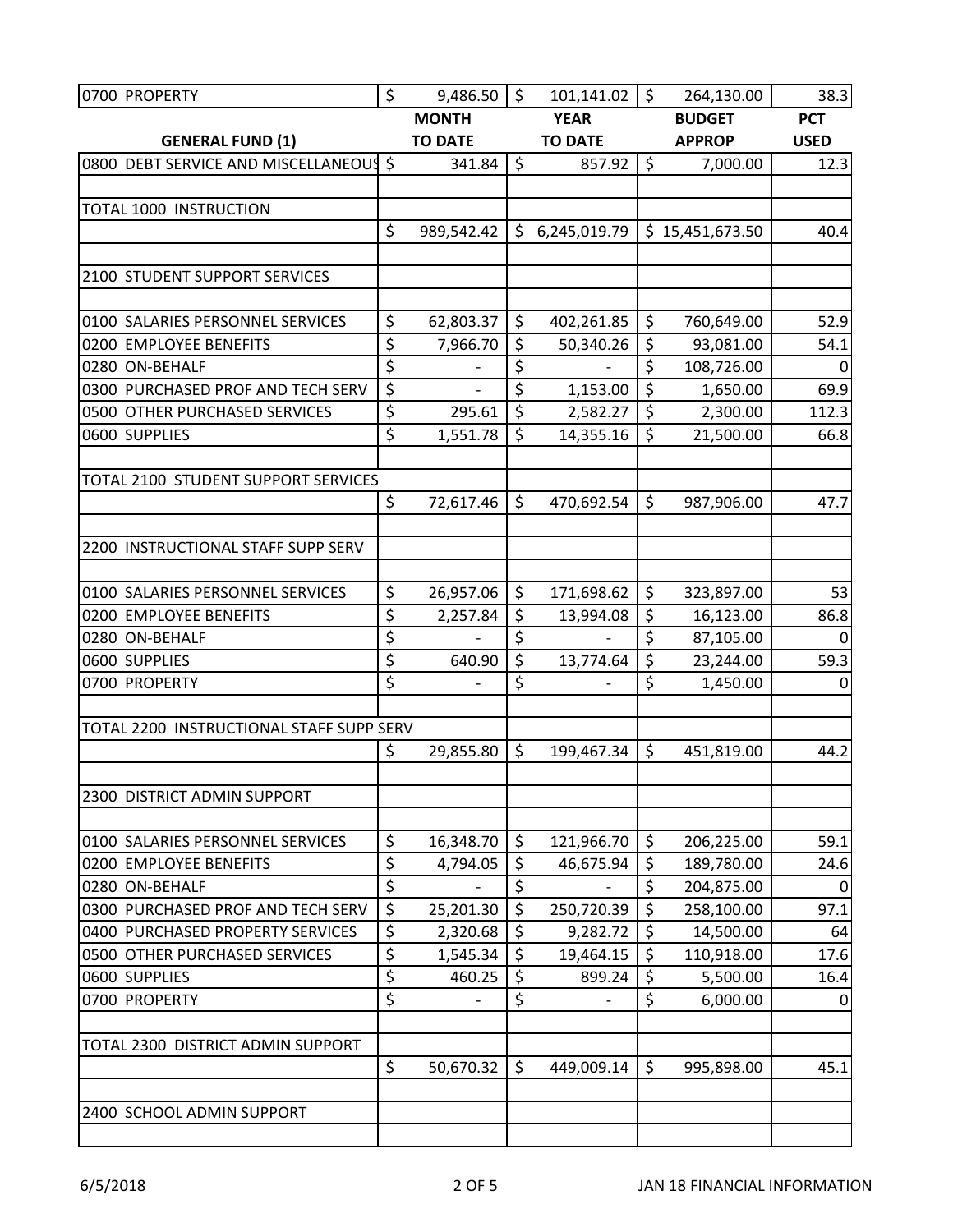| 0100 SALARIES PERSONNEL SERVICES            | \$               | 70,780.78      | \$                       | 494,360.50     | \$                      | 764,827.00    | 64.6             |
|---------------------------------------------|------------------|----------------|--------------------------|----------------|-------------------------|---------------|------------------|
|                                             |                  | <b>MONTH</b>   |                          | <b>YEAR</b>    |                         | <b>BUDGET</b> | <b>PCT</b>       |
| <b>GENERAL FUND (1)</b>                     |                  | <b>TO DATE</b> |                          | <b>TO DATE</b> |                         | <b>APPROP</b> | <b>USED</b>      |
| 0200 EMPLOYEE BENEFITS                      | \$               | 6,120.62       | \$                       | 43,200.69      | $\zeta$                 | 156,143.00    | 27.7             |
| 0280 ON-BEHALF                              | \$               |                | \$                       |                | $\overline{\xi}$        | 214,659.00    | 0                |
| 0300 PURCHASED PROF AND TECH SERV           | $\overline{\xi}$ | 323.08         | $\zeta$                  | 3,450.21       | \$                      | 19,750.00     | 17.5             |
| 0400 PURCHASED PROPERTY SERVICES            | \$               | 1,080.56       | $\zeta$                  | 35,784.56      | \$                      | 38,900.00     | 92               |
| 0500 OTHER PURCHASED SERVICES               | \$               | 642.00         | \$                       | 1,889.62       | \$                      | 7,350.00      | 25.7             |
| 0600 SUPPLIES                               | \$               | 4,213.87       | \$                       | 35,266.15      | \$                      | 72,865.00     | 48.4             |
| 0700 PROPERTY                               | \$               | 60.93          | \$                       | 760.25         | \$                      | 3,878.00      | 19.6             |
| 0800 DEBT SERVICE AND MISCELLANEOUS         | \$               |                | \$                       |                | \$                      | 1,000.00      | $\mathbf{0}$     |
| 0840 CONTINGENCY                            | $\overline{\xi}$ |                | \$                       |                | $\overline{\xi}$        | 1,248.00      | $\boldsymbol{0}$ |
|                                             |                  |                |                          |                |                         |               |                  |
| TOTAL 2400 SCHOOL ADMIN SUPPORT             |                  |                |                          |                |                         |               |                  |
|                                             | \$               | 83,221.84      | \$                       | 614,711.98     | \$                      | 1,280,620.00  | 48               |
| 2500 BUSINESS SUPPORT SERVICES              |                  |                |                          |                |                         |               |                  |
|                                             |                  |                |                          |                |                         |               |                  |
| 0100 SALARIES PERSONNEL SERVICES            | \$               | 12,435.86      | \$                       | 86,051.02      | \$                      | 149,245.00    | 57.7             |
| 0200 EMPLOYEE BENEFITS                      | \$               | 2,237.24       | \$                       | 15,664.52      | \$                      | 25,663.00     | 61               |
| 0280 ON-BEHALF                              | $\overline{\xi}$ |                | \$                       |                | $\zeta$                 | 34,028.00     | $\mathbf{0}$     |
|                                             |                  |                |                          |                |                         |               |                  |
| TOTAL 2500 BUSINESS SUPPORT SERVICES        |                  |                |                          |                |                         |               |                  |
|                                             | \$               | 14,673.10      | \$                       | 101,715.54     | \$                      | 208,936.00    | 48.7             |
|                                             |                  |                |                          |                |                         |               |                  |
| 2600 PLANT OPERATIONS AND MAINTENANCE       |                  |                |                          |                |                         |               |                  |
|                                             |                  |                |                          |                |                         |               |                  |
| 0100 SALARIES PERSONNEL SERVICES            | \$               | 75,466.95      | \$                       | 462,231.29     | \$                      | 868,225.00    | 53.2             |
| 0200 EMPLOYEE BENEFITS                      | \$               | 18,801.42      | \$                       | 116,271.37     | \$                      | 182,760.00    | 63.6             |
| 0280 ON-BEHALF                              | $\overline{\xi}$ |                | \$                       |                | \$                      | 488,691.00    | 0                |
| 0300 PURCHASED PROF AND TECH SERV           | $\overline{\xi}$ | 13,266.01      | $\overline{\mathcal{S}}$ | 343,915.39     | $\overline{\mathsf{S}}$ | 316,000.00    | 108.8            |
| 0400 PURCHASED PROPERTY SERVICES            | \$               | 9,998.51       | \$                       | 67,581.55      | \$                      | 133,600.00    | 50.6             |
| 0500 OTHER PURCHASED SERVICES               | \$               | 1,033.13       | \$                       | 26,823.60      | \$                      | 59,500.00     | 45.1             |
| 0600 SUPPLIES                               | $\overline{\xi}$ | 87,611.73      | \$                       | 562,493.88     | \$                      | 1,028,500.00  | 54.7             |
| 0700 PROPERTY                               | \$               |                | \$                       |                | \$                      | 11,500.00     | 0                |
| 0800 DEBT SERVICE AND MISCELLANEOUS         | $\zeta$          |                | \$                       |                | \$                      | 3,000.00      | $\boldsymbol{0}$ |
|                                             |                  |                |                          |                |                         |               |                  |
| TOTAL 2600 PLANT OPERATIONS AND MAINTENANCE |                  |                |                          |                |                         |               |                  |
|                                             | \$               | 206,177.75     | \$                       | 1,579,317.08   | \$                      | 3,091,776.00  | 51.1             |
| 2700 STUDENT TRANSPORTATION                 |                  |                |                          |                |                         |               |                  |
| 0100 SALARIES PERSONNEL SERVICES            | \$               | 99,462.41      | \$                       | 661,291.72     | \$                      | 1,070,825.00  | 61.8             |
| 0200 EMPLOYEE BENEFITS                      | \$               | 24,799.41      | \$                       | 168,369.68     | \$                      | 320,039.00    | 52.6             |
| 0280 ON-BEHALF                              | \$               |                | $\overline{\xi}$         |                | \$                      | 417,520.00    | $\Omega$         |
| 0300 PURCHASED PROF AND TECH SERV           | $\overline{\xi}$ | 1,007.80       | \$                       | 34,684.51      | \$                      | 6,050.00      | 573.3            |
| 0400 PURCHASED PROPERTY SERVICES            | \$               | 1,126.32       | $\zeta$                  | 11,150.17      | \$                      | 2,500.00      | 446              |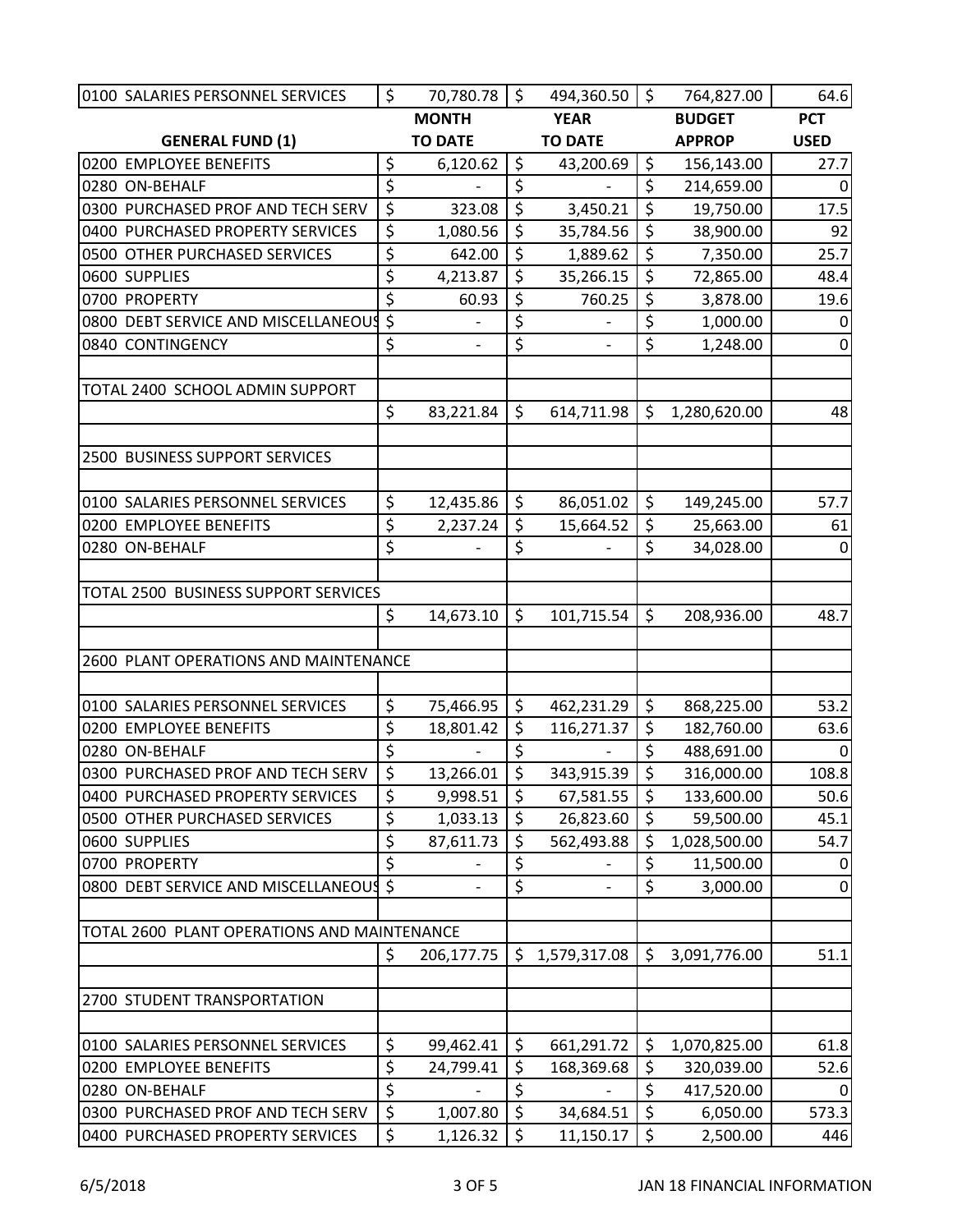| 0500 OTHER PURCHASED SERVICES          | \$                      | $199.65$ \$              |         | 4,394.64                     | \$           | 68,400.00                | 6.4         |
|----------------------------------------|-------------------------|--------------------------|---------|------------------------------|--------------|--------------------------|-------------|
|                                        |                         | <b>MONTH</b>             |         | <b>YEAR</b>                  |              | <b>BUDGET</b>            | <b>PCT</b>  |
| <b>GENERAL FUND (1)</b>                |                         | <b>TO DATE</b>           |         | <b>TO DATE</b>               |              | <b>APPROP</b>            | <b>USED</b> |
| 0600 SUPPLIES                          | \$                      | 39,751.32                | $\zeta$ | 274,669.23                   | $\zeta$      | 456,340.00               | 60.2        |
| 0700 PROPERTY                          | $\overline{\mathsf{S}}$ | 256.95                   | $\zeta$ | 6,407.03                     | $\zeta$      | 44,000.00                | 14.6        |
|                                        |                         |                          |         |                              |              |                          |             |
| TOTAL 2700 STUDENT TRANSPORTATION      |                         |                          |         |                              |              |                          |             |
|                                        | \$                      | 166,603.86               |         | \$1,160,966.98               | $\zeta$      | 2,385,674.00             | 48.7        |
| 5100 DEBT SERVICE                      |                         |                          |         |                              |              |                          |             |
| 0800 DEBT SERVICE AND MISCELLANEOUS \$ |                         | $\overline{\phantom{0}}$ | \$      | 64,562.85                    | $\zeta$      | 750,000.00               | 8.6         |
|                                        |                         |                          |         |                              |              |                          |             |
| TOTAL 5100 DEBT SERVICE                | \$                      | $\overline{\phantom{0}}$ | $\zeta$ | 64,562.85                    | $\zeta$      | 750,000.00               | 8.6         |
|                                        |                         |                          |         |                              |              |                          |             |
| 5200 FUND TRANSFERS                    |                         |                          |         |                              |              |                          |             |
| 0900 OTHER ITEMS                       | \$                      | $\frac{1}{2}$            | \$      | $\frac{1}{2}$                | \$           | 75,000.00                | $\pmb{0}$   |
| TOTAL 5200 FUND TRANSFERS              |                         |                          |         |                              |              |                          |             |
|                                        | \$                      | $\qquad \qquad -$        | \$      |                              | \$           | 75,000.00                | $\pmb{0}$   |
| 5300 CONTINGENCY                       |                         |                          |         |                              |              |                          |             |
| 0840 CONTINGENCY                       | \$                      | $\blacksquare$           | \$      | $\overline{\phantom{a}}$     | $\mathsf{S}$ | 1,893,324.65             | $\pmb{0}$   |
| TOTAL 5300 CONTINGENCY                 |                         |                          |         |                              |              |                          |             |
|                                        | \$                      |                          | \$      |                              | $\zeta$      | 1,893,324.65             | $\pmb{0}$   |
| <b>TOTAL EXPENDITURES</b>              |                         |                          |         |                              |              |                          |             |
|                                        |                         | \$1,613,362.55           |         | \$10,885,463.24              |              | \$27,572,627.15          | 39.5        |
| <b>TOTAL FOR GENERAL FUND (1)</b>      |                         |                          |         |                              |              |                          |             |
|                                        | \$                      |                          |         | $324,162.89$ \$ 4,520,375.72 | \$           | $\overline{\phantom{0}}$ | $\mathbf 0$ |